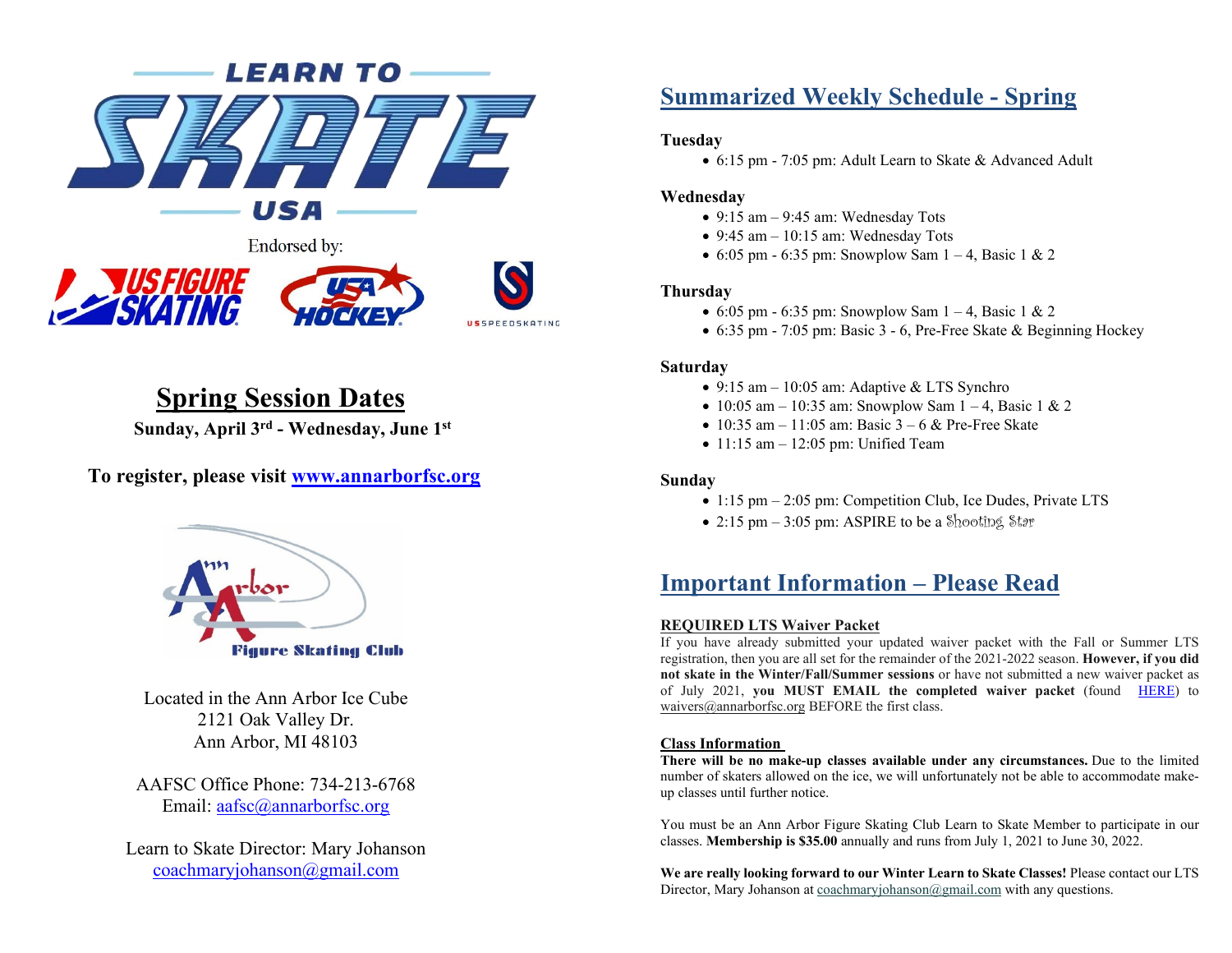## **Learn to Skate**

The Ann Arbor Figure Skating Club's Learn to Skate program follows the curriculum developed by Learn to Skate USA and is divided according to age and skill level. The ensure the best quality, all of our instructors are experienced in the test and competitive structure of U.S. Figure Skating and are certified by Learn to Skate USA. Priority is placed on giving individual attention within the group setting so the skater can feel comfortable and progress to their maximum potential. **You must be an Ann Arbor Figure Skating Club Basic Skills Member to participate in our classes. Membership is \$35.00 annually and runs July 2021 to June 2022.**

**Snowplow Sam 1 – 4 (SPS 1-4)** 

**Wednesday 9:15 am – 9:45 am**

**Wednesday 9:45 am – 10:15 am** 6 classes =  $$104$  \*Wednesday Tots\* 4/6, 4/13, 4/20, 4/27, 5/4, and 5/11

**Wednesday 6:05 pm - 6:35 pm**

4/7, 4/14, 4/21, 4/28, 5/5, and 5/12 **Thursday 6:05 pm - 6:35 pm**

4/7, 4/14, 4/21, 4/28, 5/5, and 5/12 **Saturday 10:05 am - 10:35 am**

4/9, 4/16, 4/23, 4/30, 5/7, and 5/14

**Wednesday 6:05 pm - 6:35 pm**

4/6, 4/13, 4/20, 4/27, 5/4, and 5/11 **Thursday 6:05 pm - 6:35 pm**

4/7, 4/14, 4/21, 4/28, 5/5, and 5/12

4/9, 4/16, 4/23, 4/30, 5/7, and 5/14

**Saturday 10:05 am - 10:35 am**

*Must have passed Basic 1*

4/6, 4/13, 4/20, 4/27, 5/4, and 5/11

*For skaters ages 3 – 6*

 $6 \text{ classes} = $104$ 

 $6$  classes =  $$104$ 

 $6$  classes = \$104

**Basic 2 (B2)** 

 $6 \text{ classes} = $104$ 

 $6 \text{ classes} = $104$ 

 $6 \text{ classes} = $104$ 

#### **Basic 1 (B1)**

*For beginner skaters ages 7+*

6 classes =  $$104$  \*Wednesday Tots\* **Wednesday 6:05 pm - 6:35 pm**  $6 \text{ classes} = $104$ 4/6, 4/13, 4/20, 4/27, 5/4, and 5/11

> **Thursday 6:05 pm - 6:35 pm**  $6 \text{ classes} = $104$ 4/7, 4/14, 4/21, 4/28, 5/5, and 5/12

**Saturday 10:05 am - 10:35 am**  $6 \text{ classes} = $104$ 4/9, 4/16, 4/23, 4/30, 5/7, and 5/14



**Basic 3 (B3)** *Must have passed Basic 2*

**Thursday 6:35 pm - 7:05 pm**  $6$  classes =  $$104$ 4/7, 4/14, 4/21, 4/28, 5/5, and 5/12

**Saturday 10:35 am - 11:05 am**  $6 \text{ classes} = $104$ 4/9, 4/16, 4/23, 4/30, 5/7, and 5/14

# **Learn to Skate**

**Basic 4 (B4)** *Must have passed Basic 3*

**Thursday 6:35 pm - 7:05 pm** 6 classes =  $$104$ 4/7, 4/14, 4/21, 4/28, 5/5, and 5/12

**Saturday 10:35 am - 11:05 am** 6 classes =  $$104$ 4/9, 4/16, 4/23, 4/30, 5/7, and 5/14

**Basic 6 (B6)** *Must have passed Basic 5*

**Thursday 6:35 pm - 7:05 pm** 6 classes =  $$104$ 4/7, 4/14, 4/21, 4/28, 5/5, and 5/12

**Saturday 10:35 am - 11:05 am** 6 classes =  $$104$ 4/9, 4/16, 4/23, 4/30, 5/7, and 5/14

**Sunday 2:15 pm - 3:05 pm** 50-minute classes \*ASPIRE to be a Shooting Star\*  $6 \text{ classes} = $200$ 4/3, 4/10, 4/24, 5/1, 5/8, and 5/15

#### **[Adult Learn to Skate & Advanced Adult](https://www.annarborfsc.org/Programs/LTS/LTSHome.aspx)**

*Beginner - Advanced, Ages 18+ For Advanced Adult, please select Adult LTS during registration.*

**Tuesday 6:15 pm - 7:05 pm** 50-minute classes  $8 \text{ classes} = $172$ 4/5, 4/12, 4/19, 4/26, 5/3, 5/10, 5/24, and 5/31



*ATTENTION:* You must be an Ann Arbor Figure Skating Club Basic Skills Member to participate in our classes. Membership is \$35.00 annually and runs from July 1, 2021 to June 30, 2022.

**REGISTER ONLINE at www.annarborfsc.org**

4/7, 4/14, 4/21, 4/28, 5/5, and 5/12 **Saturday 10:35 am - 11:05 am**  $6$  classes =  $$104$ 

> 4/9, 4/16, 4/23, 4/30, 5/7, and 5/14 **Pre- Free Skate (PF)**

*Must have passed Basic 6*

**Basic 5 (B5)**

 $6 \text{ classes} = $104$ 

*Must have passed Basic 4*

**Thursday 6:35 pm - 7:05 pm**

**Thursday 6:35 pm - 7:05 pm**  $6 \text{ classes} = $104$ 4/7, 4/14, 4/21, 4/28, 5/5, and 5/12

**Saturday 10:35 am - 11:05 am**  $6 \text{ classes} = $104$ 4/9, 4/16, 4/23, 4/30, 5/7, and 5/14

**Sunday 2:15 pm - 3:05 pm** 50-minute classes \*ASPIRE to be a Shooting Star\*  $6$  classes = \$200 4/3, 4/10, 4/24, 5/1, 5/8, and 5/15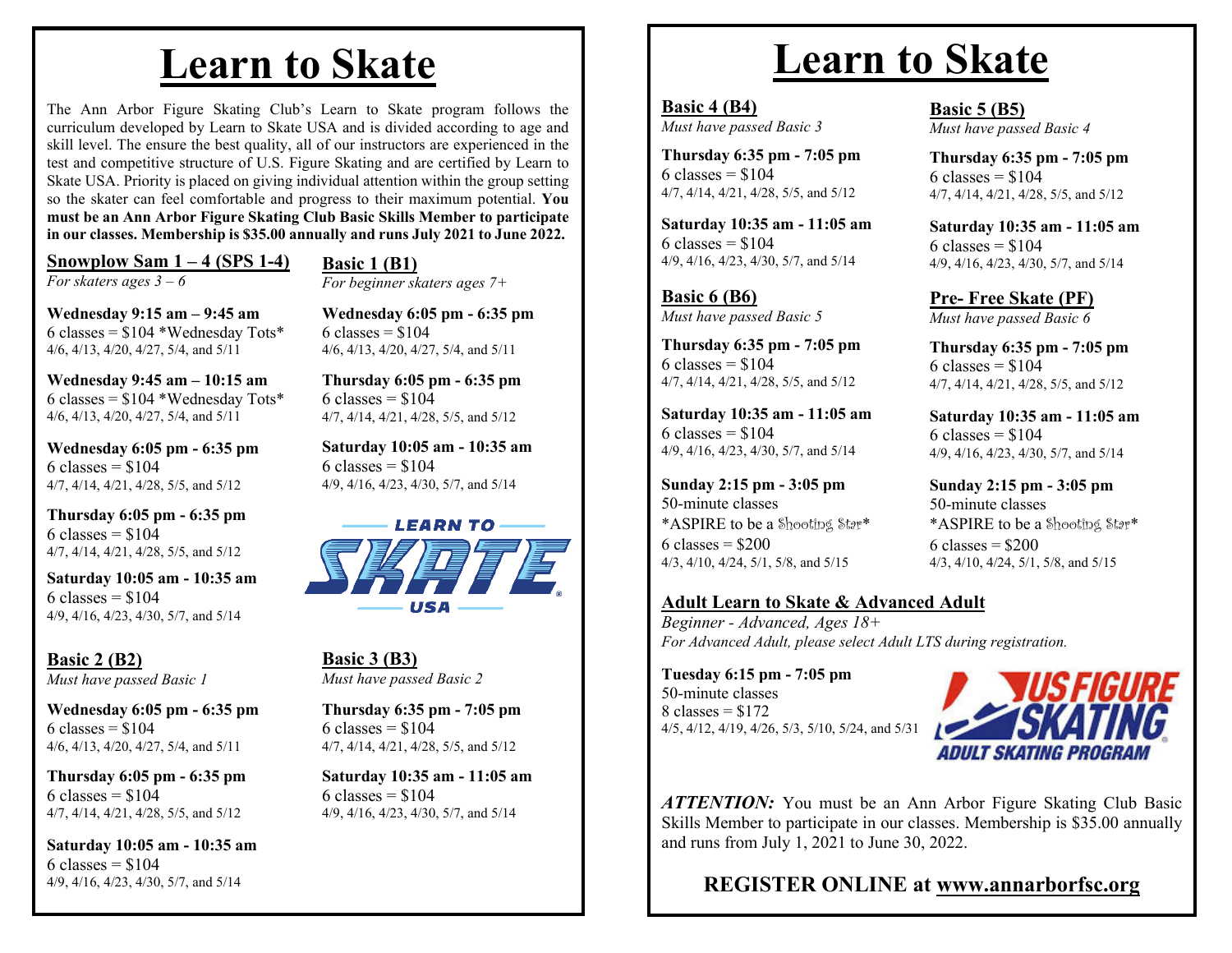## **ASPIRE to be a Shooting Star**

#### *Must have passed Basic 5*

*For those in Basic 6, Pre-Free Skate & Free Skate 1 – 6. Skaters will focus on technique, jumps, spins, and more!*

**Sunday 2:15 pm - 3:05 pm** 50-minute classes 6 classes =  $$200$ 4/3, 4/10, 4/24, 5/1, 5/8, and 5/15

## **[Competition Club](https://www.annarborfsc.org/Programs/LTS/LTSHome.aspx)**

#### *Open to ALL Basic Skills Levels*

*For those interested in performance skills. This class focuses on expression, creativity, and choreography building at all levels.* See the Competition Club brochure (also available on our website) for more information.

#### **Sunday 1:15 pm - 2:05 pm**

50-minute classes 4/3, 4/10, 4/24, 5/1, 5/8, 5/15

**Wednesday 6:05 pm – 6:35 pm** 30-minute classes 5/25 and 6/1

**Competition Club** 

**Ann Arbor FSC** 

ASPIRE to be 2

Beyond the Basics

Shooting Star

8 classes  $+$  Competition fees  $=$  \$300

*\*Competition fees includes registration for two (2) events in the TAFS Basic Skills Competition in Troy, MI Saturday, June 4th*

## **[Ice Dudes](https://www.annarborfsc.org/Programs/LTS/LTSHome.aspx)**

#### *Must have passed Basic 2*

*Train like a dude! Enjoy the comradery and fun of working alongside other boys in the sport.*

**Sunday 1:15 pm - 2:05 pm**

50-minute classes  $6 \text{ classes} = $200$ 4/3, 4/10, 4/24, 5/1, 5/8, and 5/15

# Ann Arbor **SICER**

## **[LTS Synchro](https://www.annarborfsc.org/Programs/LTS/LTSHome.aspx)**

#### *Must have passed Snowplow Sam 4, Basic 1, or higher*

*This class is designed to give skaters the opportunity to try skating with new friends in a team setting and to learn the values of teamwork and confidence.*

#### **Saturday 9:15 am - 10:05 am**

50-minute classes  $6$  classes = \$200 4/9, 4/16, 4/23, 4/30, 5/7, and 5/14



## **[Beginning Hockey](https://www.annarborfsc.org/Programs/LTS/LTSHome.aspx)**

*Must have passed Snowplow Sam 3 or Basic 1*

*For ages 3-7 learning beginner hockey skills. Students will be working on hockey badges 1-4.*

*Recommended equipment includes: Helmet with mask, stick, elbow & knee pads*

**Thursday 6:35 pm - 7:05 pm** 30-minute classes  $6 \text{ classes} = $104$ 4/7, 4/14, 4/21, 4/28, 5/5, and 5/12



## **[Adaptive](https://www.annarborfsc.org/Programs/LTS/LTSHome.aspx)**

*AAFSC, a non-profit organization, is proud to offer an adaptive skating class for young people with special needs. This program, developed by U.S. Figure Skating, has been proven to improve fitness, strength, balanced, flexibility, socialization, and self-esteem.*

#### **Saturday 9:15 am - 10:05 am** 50-minute classes

 $6$  classes = \$140 4/9, 4/16, 4/23, 4/30, 5/7, and 5/14



## **[Wednesday](https://www.annarborfsc.org/Programs/LTS/LTSHome.aspx) Tots**

*The perfect Learn to Skate opportunity for young skaters Ages 3 through 6 only | Snowplow Sam 1-4*

**Wednesday 9:15 am – 9:45 am** *OR* **Wednesday 9:45 am – 10:15 am** 30-minute classes  $6 \text{ classes} = $104$ 4/7, 4/14, 4/21, 4/28, 5/5, and 5/12



**AAFSC Wednesday Tots** 

Any questions email us at aafsc $(\omega)$ annarborfsc.org Or call (734) 213-6768

Register online at **www.annarborfsc.org**